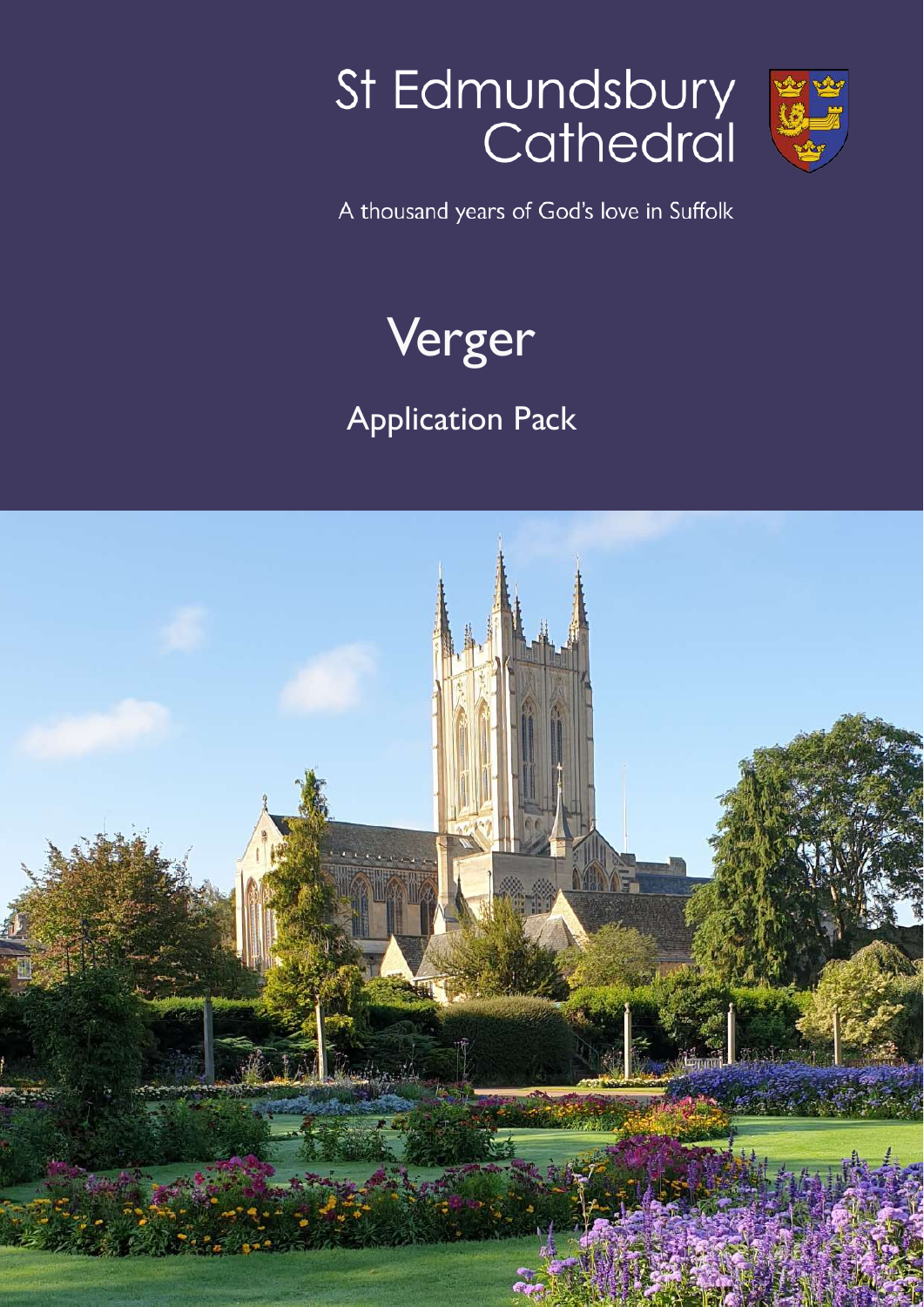# St Edmundsbury Cathedral



A thousand years of God's love in Suffolk

# Welcome

Thank you for thinking of applying for the role of Verger at St Edmundsbury Cathedral. We hope, after reading this application pack, you will decide to send us your application. There follows below some more about us and about the role.

St Edmundsbury Cathedral is situated in the historic market town of Bury St Edmunds, and serves the diocese of St Edmundsbury and Ipswich. It is at the heart of community life, a natural gathering place for worship, reflection, refuge, celebration, mourning, pilgrimage, debate, questioning and storytelling.

Our story begins with the founding of the Abbey in 1020 by King Cnut. He named the Abbey after Saint Edmund, martyred in 869 by the Danes, and to this day Cathedral, Abbey and town carry that name. Over the succeeding centuries, several churches were built within the precincts of the Abbey. The nave of today's Cathedral is the successor of one of those churches, started in 1503. Our Grade 1 Cathedral was further altered from the 18<sup>th</sup> century onwards, the most recent additions being a new Gothic style tower, cloisters and chapels. A sculpture by Elisabeth Frink entitled Crucifixion stands by the Treasury steps. The medieval Susanna Window contains Flemish glass and the west window depicts The Last Judgement - a magnificent example of late nineteenth-century craftsmanship. A painting of The Martyrdom of St Edmund by Brian Whelan sits in the Lady Chapel. The Ancient Library, founded in 1595, has over 550 books mainly dating from the fifteenth and sixteenth centuries; providing a valuable resource for students and research.

The successful candidate will be joining the Cathedral community of this special place at a time of unique challenge and opportunity. You will also be arriving at a special time in the life of the town, county and Cathedral, preparing to mark in 2022 the 1000th anniversary of the foundation of the Abbey; this will provide many musical and artistic opportunities as well as strengthening and developing the Cathedral's links with community and business partners across the county.

All the usual requirements that you would expect for such a post are set out in the job description which follows. If you think you might be the person to join the team taking the Cathedral forward into the first stage of its next thousand years, celebrating the past while embracing the future , we would be delighted to receive your application.

The Names

The Very Reverend Joe Hawes Dean of St Edmundsbury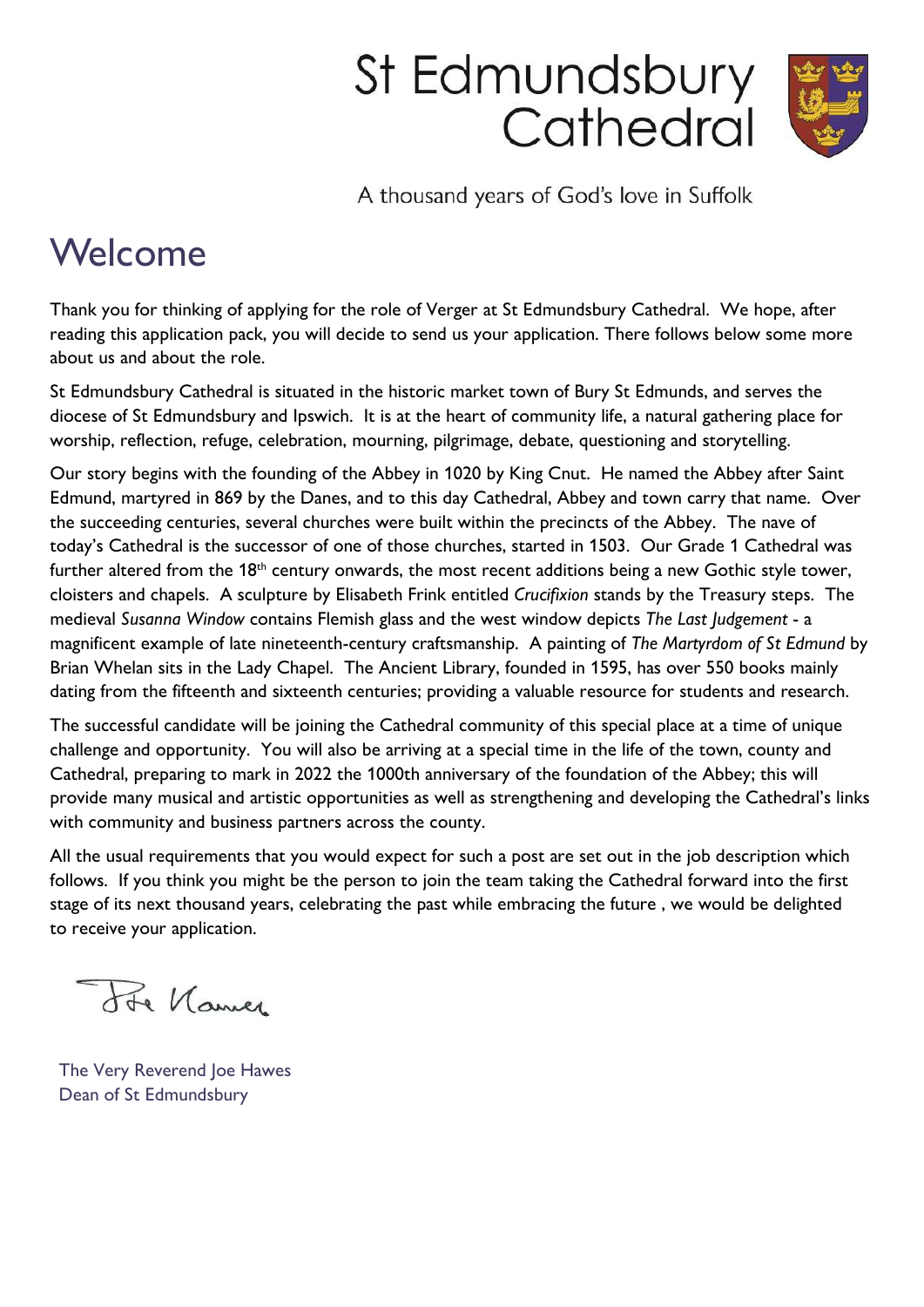# Who we are

St Edmundsbury Cathedral is open for visitors and worshippers seven days a week, all year, providing a sacred space for reflection, prayer and sanctuary. Music forms a large part of activities, with several choirs and numerous musical events throughout the year. Our formal learning programmes are centred round our Learning Hub, in the heart of the Cathedral, where school children enjoy activities linked to the national curriculum, participate in reflective stories designed to encourage youngsters to behave more thoughtfully towards one another, and work with a team of local artists who help them respond to the world through creative art. Community groups such as the Mothers Union and Young Families regularly meet in the Cathedral. We have vibrant membership groups in the Friends of the Cathedral and the Friends of the Cathedral Music. More than 250 Volunteers tend the garden, welcome visitors and assist in our learning and community programmes. We offer 960 regular services a year and around 100 special services.

St Edmundsbury Cathedral Enterprises Limited oversees the Cathedral Gift Shop, our Tourist Information Point, Pilgrim's Kitchen (café/restaurant) and our external events facilities.

St Edmundsbury Cathedral is a lively and exciting place in which to work. The completion of major building works has seen the Cathedral grow in size and activity and the place has become busier. The extraordinary variety of people who are associated with the Cathedral and the remarkable diversity of the events which take place here mean that there is much to capture the imagination of the Cathedral's employees; much to be done, and much to enjoy.

#### Inclusive Church (www.inclusive-church.org)

We are an Inclusive Church and warmly welcome applications from Black, Asian and Minority Ethnic (BAME) candidates who are currently under-represented on the staff team.

#### Safeguarding

All staff and volunteers are expected to demonstrate a commitment to safeguarding the welfare of all children and adults who may be vulnerable, who are involved with and/or visit the Cathedral. This will include adherence to policies and procedures, following good practice in relation to their own behaviour and conduct and undertaking any safeguarding duties commensurate with their specific role.

The appointed candidate will need to have an enhanced DBS check (including barred list check) before commencing work. Safeguarding training will be given.

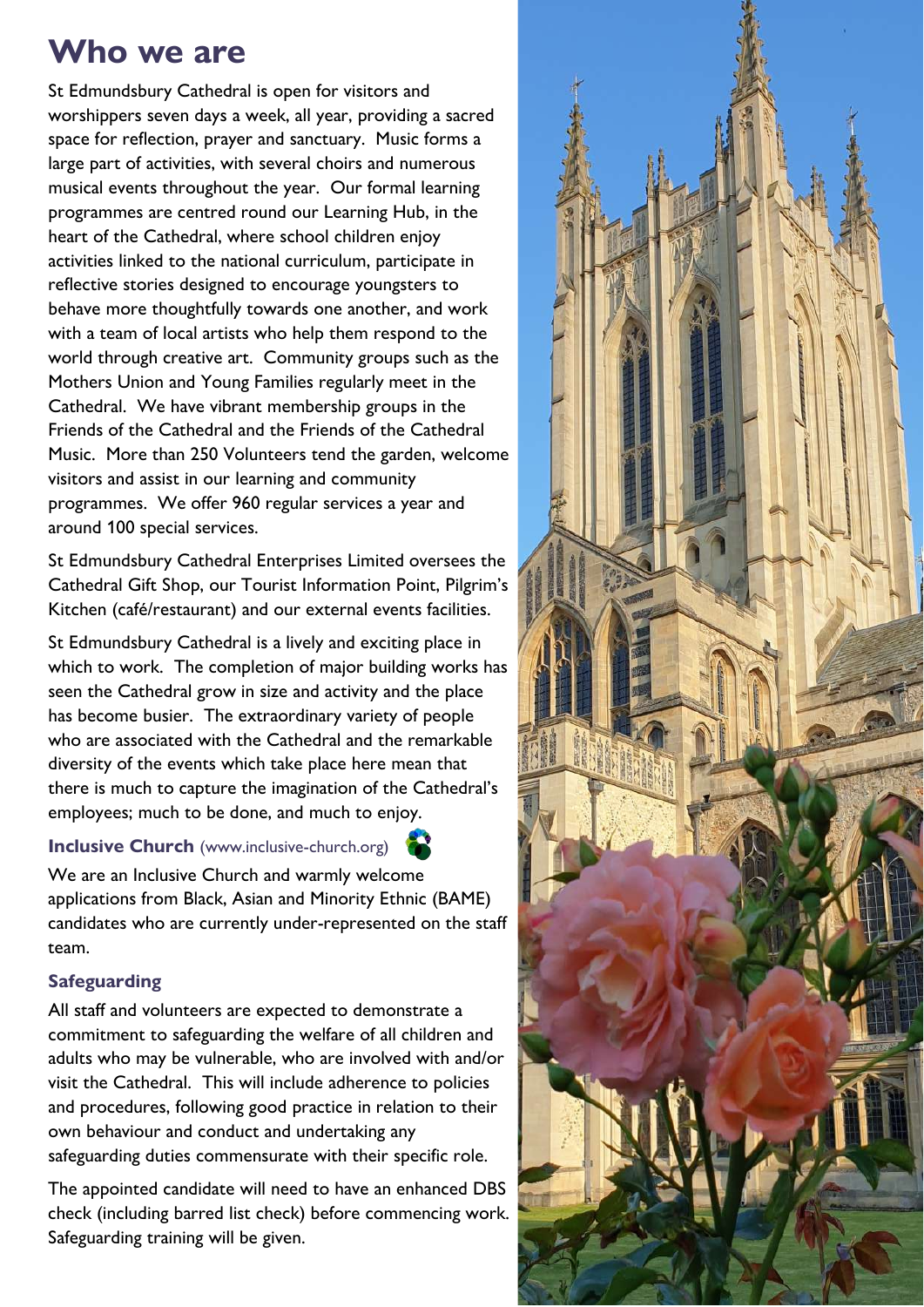

## Values

St Edmundsbury Cathedral is Suffolk's cathedral, situated in the heart of Bury St Edmunds, open and available to everyone. As a physical place it is the cathedra, the seat of the Bishop, a centre for worship and mission, and is a symbol of the aspirations of the wider diocese. As a spiritual place it is a focus for pilgrimage and pastoral care. As a place of heritage, located on the historic Abbey of St Edmund site, it is a window into key moments from the past thousand years. As a cultural place it is a venue for learning an exploration, for artistic and musical imagination and experimentation. As a convening place it gathers communities in debate, questioning and discussion. St Edmundsbury Cathedral is a sum of all these: a gathering place for the communities of our diocese and county, and for pilgrims and visitors from farther afield.

Our values inform how we do things and are values that can be lived. We hold our Benedictine principles close—principles such as love, care, hospitality, and community—and are presenting these values in t a way that relates to and can easily be understood in the twenty-first century. They are about how we work with each other, how we talk about the Cathedral, how we reach out to the whole of Suffolk and beyond, and how we transform ourselves as we grow together. They are Faith, Welcome, Compassion and Confidence.

Faith in God, Father, Son and Holy Spirit and God's unconditional love for all people. This is our Christian conviction, and it is what defines and shapes us;

Welcome to friends and to strangers; to people of all faiths or none; to those with whom we agree and disagree building a culture of openness and collaboration and generosity across the county;

Compassion working alongside people in need, expressing love, tolerance and respect through our actions;

Confidence to challenge wrongs; to be honest about who we are and what we stand for; to be daring in what we do, how we do it and who we do it with.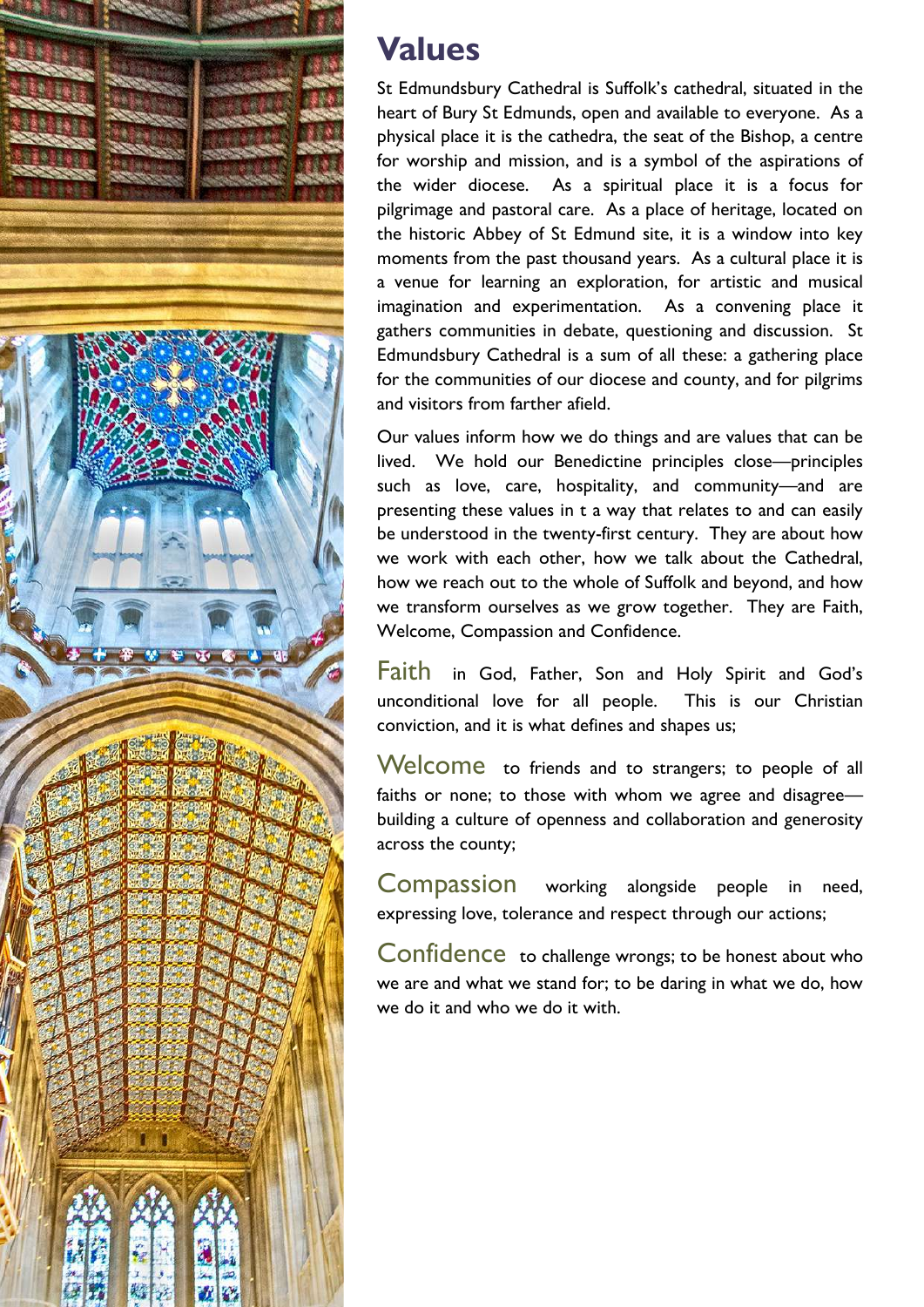# Role description

#### The Verging Department

Vergers play a key role in the daily practical function of the Cathedral as a place of worship and for the many other roles and activities which it serves. The vergers' work is diverse and interesting, and they hold much responsibility.

Vergers have custodial oversight of a substantial complex of buildings: The Cathedral, the Cathedral Centre, the Cloisters, Pilgrims' Kitchen, the Shop, the Edmund Gallery and other ancillary buildings. They prepare for services, events and activities; take an active part in worship; ensure cleanliness and high standards of presentation; are leaders in health and safety; and are a touchstone for a myriad of small practical details. Appreciation and acceptance of the wide-ranging and flexible nature of the vergers' work is important.

This wide-ranging work means that vergers interact with every Cathedral department. Vergers also play an important role in encouraging and engaging with the many volunteers who give vital service and support to the Cathedral. The vergers meet people from all walks of life on a daily basis, and they are often the first person an individual or group will encounter. All this makes the vergers key ambassadors for the Cathedral, especially in extending welcome, helpfulness, courtesy, diplomacy, patience, and kindness.

The Cathedral is open every day of the year from early morning (in readiness for the first service of the day) until early evening (after the final service of the day). In addition to this, evening events and activities often mean that these hours are extended. Whenever the Cathedral is open a verger is on duty and it is the responsibility of the duty verger to open and close the Cathedral and Cathedral Centre accordingly. The verging department comprises the Head Verger and Events Manager, 2 full-time vergers, 2 part-time vergers and 3 Honorary vergers.

#### Key Responsibilities of the post

The care of the Cathedral and its buildings including ensuring all areas are in good order, clean and well maintained.

To share and undertake liturgical and sacristy duties for services when on duty including the ceremonial role of the Verger.

To help prepare the Cathedral for services, events and for daily activity and return to good order afterwards.

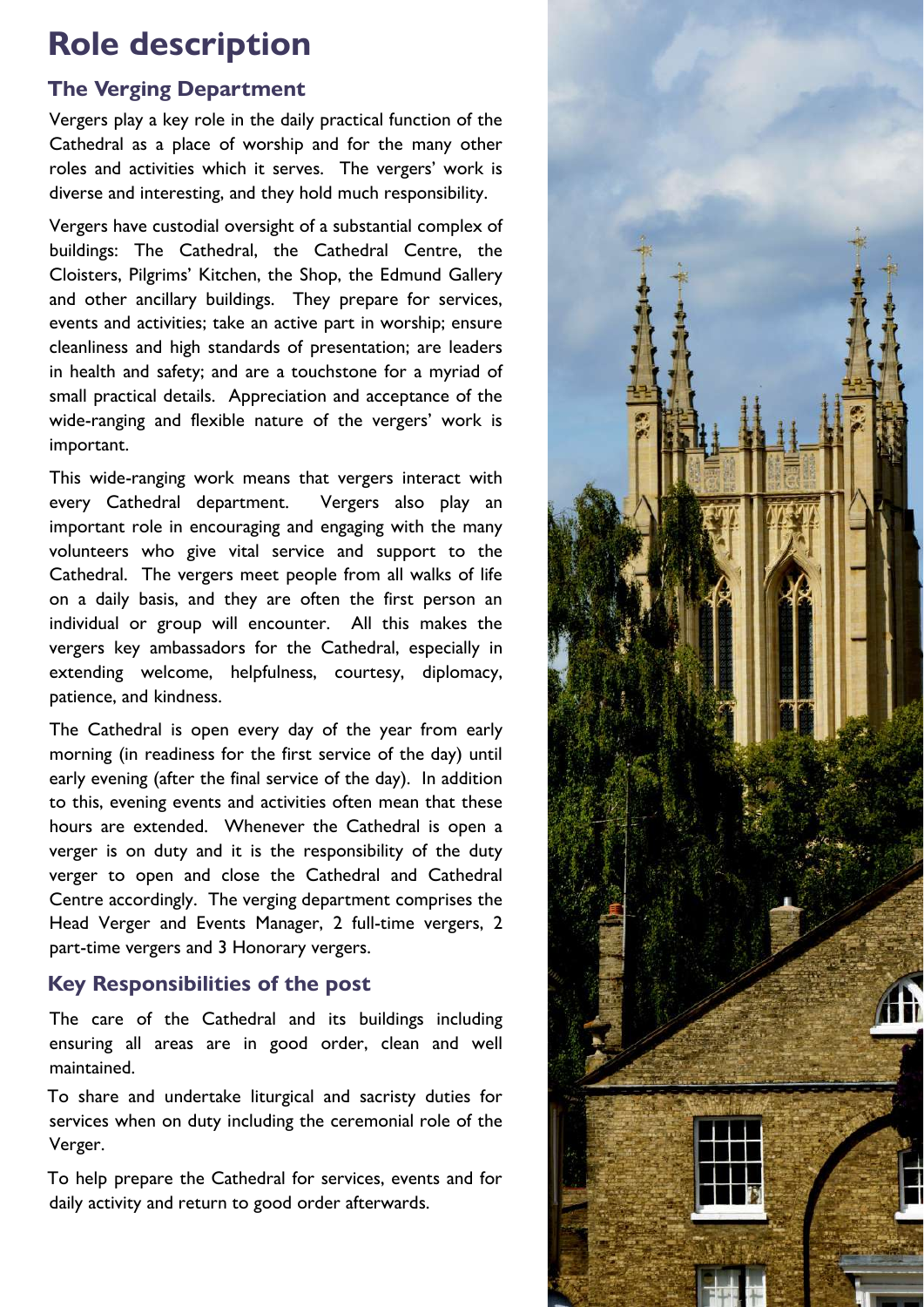

To monitor essential supplies for the Cathedral and all buildings including sacristy supplies, altar requisites, cleaning and hygiene supplies.

To play a key role in the security of the Cathedral and all buildings including being responsible for opening and closing the Cathedral, being a visible presence and practising vigilance when on duty, and emptying donation boxes.

To be welcoming to all visitors to the Cathedral while exercising compassion, understanding and discretion particularly when dealing with vulnerable people, and ensuring that visitors are respectful of other people and their surroundings.

To help mitigate health and safety risks by ensuring that all areas accessible to staff and public are kept in a safe condition and by reporting any hazards to the relevant person.

To be the first point of contact in an emergency situation. This will include attending situations requiring First Aid, acting as a Fire Marshal in the case of a fire, and implementing the evacuation procedure where needed. The Duty Verger is required to be contactable at all times via the paging system and Vergers' mobile phone.

To be available for services, concerts and other events to assist with the setup, removal and re-instatement of furniture and staging and to welcome and assist organisers as required. This may be outside normal working hours in accordance with the rota provision.

Perform such other duties as are reasonably requested by the Head Verger and Events Manager.

#### Person Specification

There is a genuine occupational requirement (GOR) that the Verger will be a communicant member of the Church of England or a church in communion with it. Full training will be given, and the appointment of the right person is more important than previous verger experience.

#### Essential qualities

A desire to work within a Christian community and to be part of its worshipping life.

To be physically fit as this role requires you to be able to move and lift heavy items and to work at heights without fear.

To be flexible about working unsociable hours, including weekends and evenings and working overtime when needed.

To be a people person with a positive attitude to colleagues, congregation and visitors.

To be motivated and able to work both alone with minimum supervision and as part of a team.